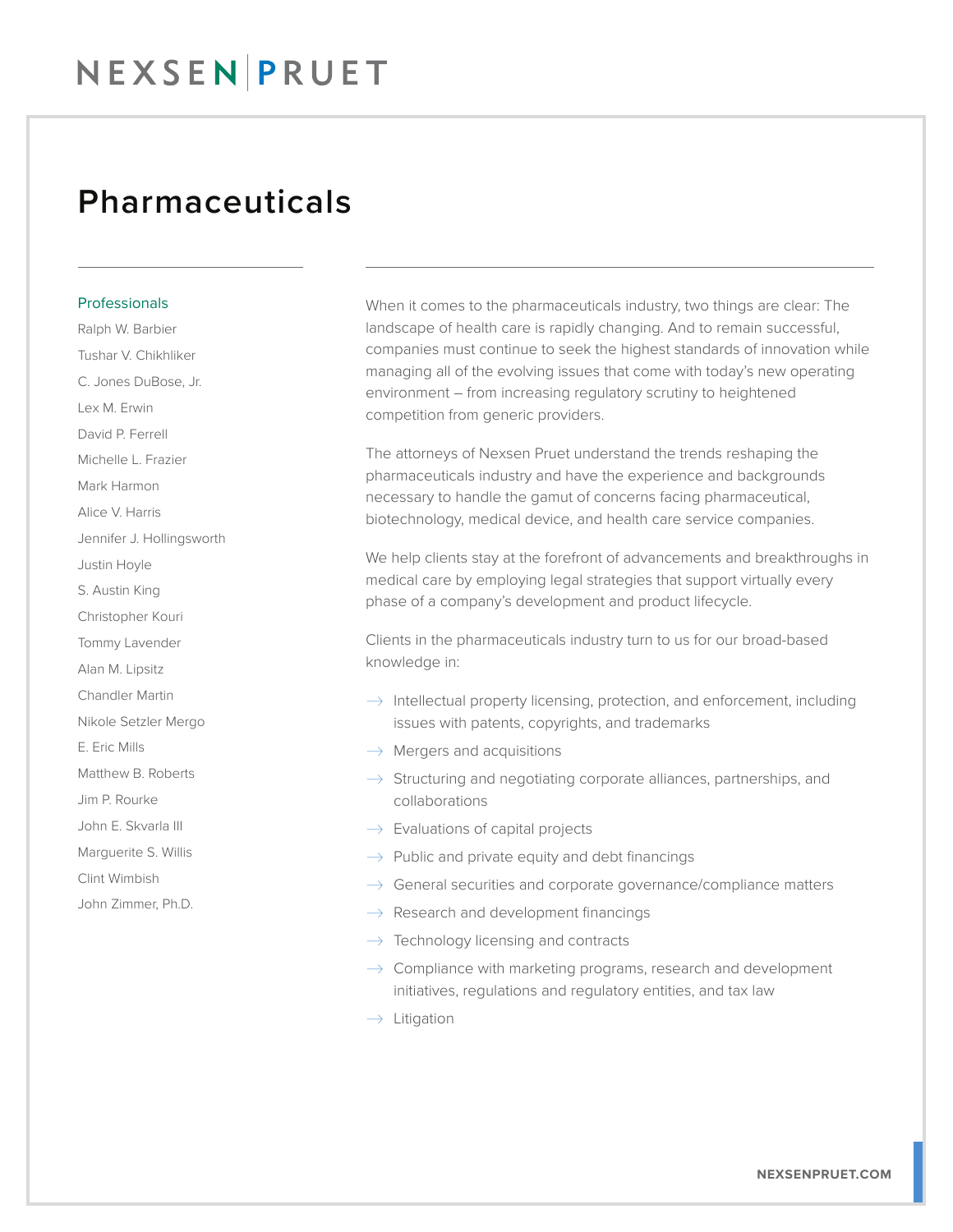#### Regulatory Experience

We help clients understand the laws and regulations applying to industries working in the chemistry, biotech and pharmaceutical areas. We assist in securing the required permits or licenses from local, state and federal agencies. We also assist clients with government inspections and government representation.

The federal agencies we have experience working with include:

- $\rightarrow$  Food and Drug Administration
- $\rightarrow$  Department of Transportation
- $\rightarrow$  Environmental Protection Agency
- $\rightarrow$  Bureau of Alcohol Tobacco and Firearms
- $\rightarrow$  Occupational Safety and Health Administration
- $\rightarrow$  Department of Agriculture
- $\rightarrow$  Drug Enforcement Administration

#### Experience

Mackrell International Worldwide IP Protection

#### Events

Winter 2022 | Webinar Webinar Series: Life Sciences

#### **Insights**

06.30.2022 | Article Health Care Price Transparency Update – New Rules and Recent Enforcement

04.30.2021 | Article South Carolina Life Sciences Industry: A Bright Future

04.16.2021 | Article North Carolina's Investments in Job Creation Fuel Surge in Life Science Industry

05.09.2019 Bet-the-Career: Tips for keeping executives from becoming collateral damage in high stakes litigation